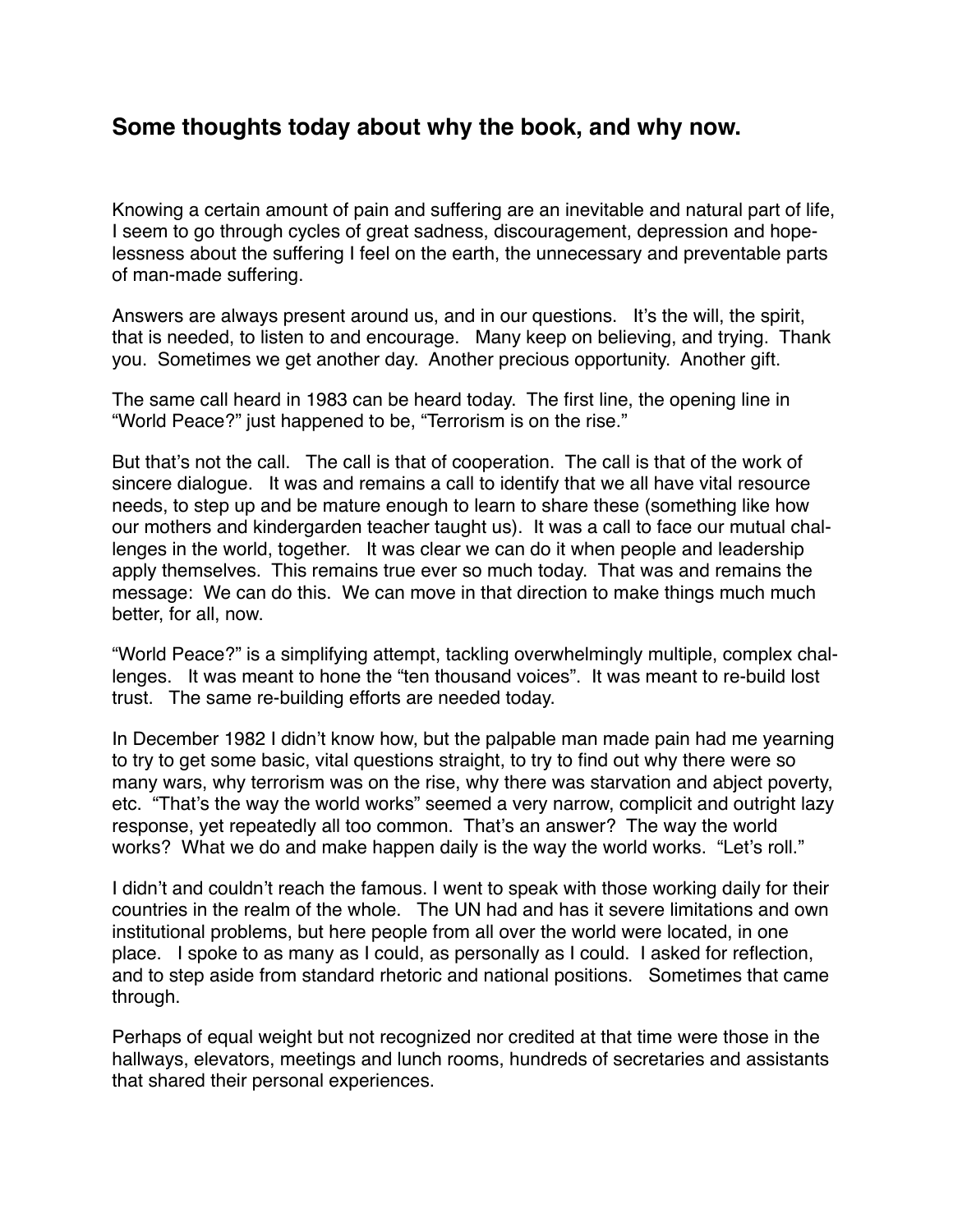In January 1983 I began the interviews around my work schedule (The AIDS epidemic had begun. People were dying in numbers that left little time for any involved.) After 50 of these personal sit down conversations, I felt exhausted but blessed with a relatively fair representation. As expected, some nations like North Korea, etc. refused interviews. Perhaps I also stopped because the last interview with the visionary Ambassador Zenon Rossides seemed to resonate and echo my inner summations. When to know a work is complete, finished? This kind of work will always be actively expanding and challenged.

Naturally, like most first author's submissions, the manuscript you have before you was rejected by all publishers at the time. If not a form rejection, the common response was, "People have very little interest in international affairs today. It won't sell." One agent recommended that I rename the manuscript, "Terrorism", thinking that might catch an eye. She may have been right, but although the voices within the work helped guide us in preventing terrorism, the book was about the larger picture, not one symptom. I declined the advice and she didn't return phone calls thereafter.

World Peace? was larger than one fear, and the sharing within it was broader than one single focus. Unheeded, that single fear is again trying to dominate all the connected and vital aspects of what survival and civilization need.

The book was pulled off a dusting shelf in 1985 at the urging of others, and given to each US Representative in Congress, all UN Missions, many world leaders and concerned organizations at the time. It received immediate praise and letters of gratitude. I left the big world alone for a bit, and returned to the work of one to one caring. The aids epidemic was in full swing.

We had then and have today serous multiple global challenges before us, weapons proliferation, wars, terrorism, population growth, pollution, epidemic disease, propaganda over truth in media, ineffective bureaucratic institutions, etc.

The compiled "lessons learned" in this book, and the summed up points remain as true today as then. It alights as clear a path then as it does today. Some changed names and circumstances.

I can still hear the Afgan diplomat pleading with me long ago, to help others understand that the forces we were supporting would some day try to destroy all we valued here as well. Did we know the consequences of what we were doing?, he desperately asked.

Despite what we are often told, there is little new about the challenges we face, nor the best way to face and deal with them. We need to gather, get to know one another, build the required trust by actual deeds, and cooperate. We need to share. We need to break the old habit patterns of military reaction to solve problems. We are to re-tool our military industrial complex toward other human needs than destruction. We need to do something about nuclear proliferation. We need to work towards an independent international force which can rapidly deploy to stop human atrocities and wars. We need genuine education...